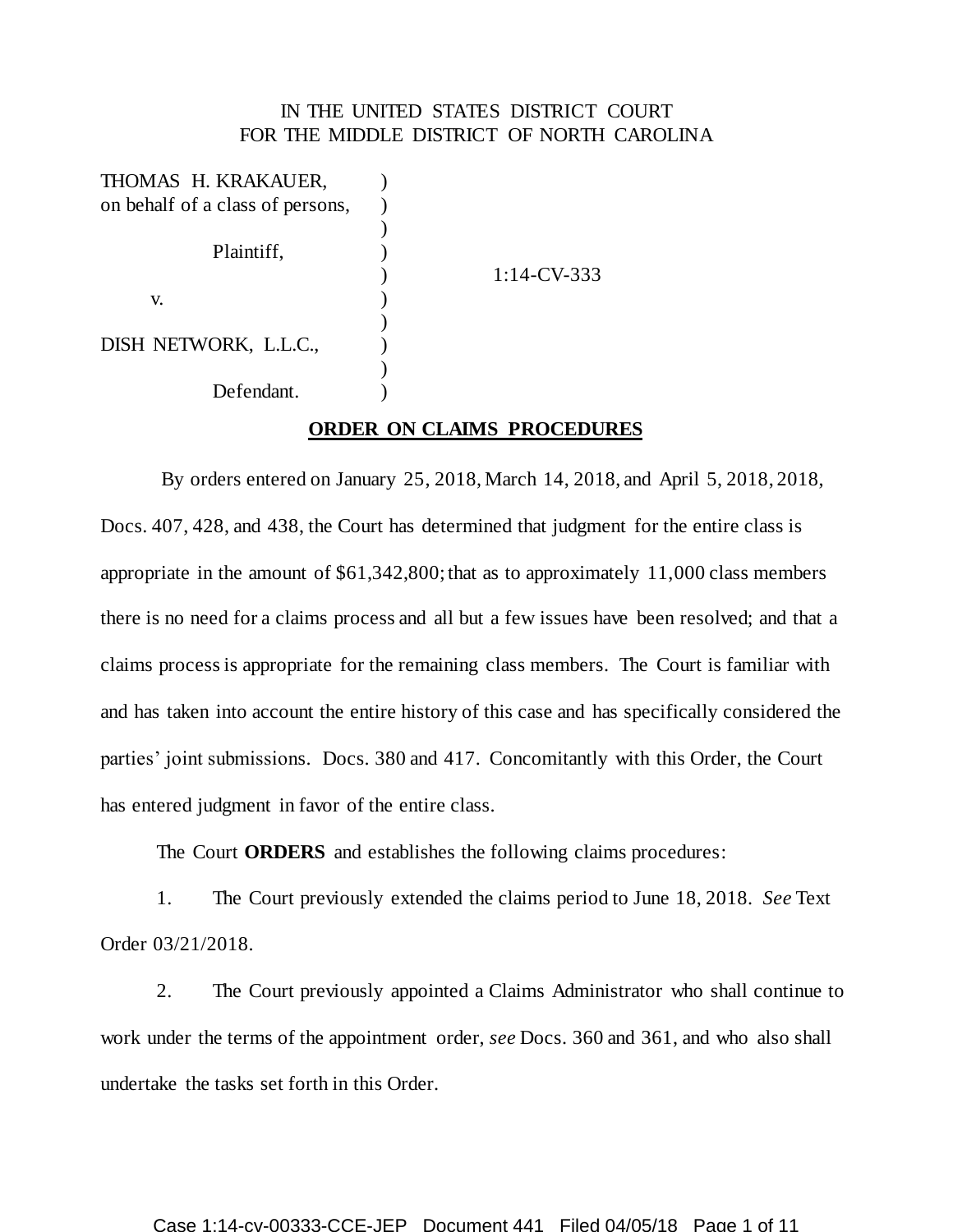3. The Administrator shall update counsel regularly as to claims submitted. This may be done in any reasonable and cost-effective manner, in the Administrator's discretion, including by maintenance of an online portal that can only be accessed by the parties and the Administrator, by weekly email summaries, or by any other reasonable means determined in the Administrator's discretion after consultation with the parties. The Administrator shall provide counsel with copies of all claims forms and any accompanying documentation.

4. The Court previously indicated its intent to appoint a Special Master and asked the parties for recommendations. Text Order 03/21/2018. The Court will enter a separate order later appointing a Special Master, whose duties shall include those set forth in this Order and in the Order entered today striking the plaintiff's February Lists. It is likely that the Court will require Dish to pay all or most of the Special Master's fees and expenses. The Court defers a decision on that issue until after the Special Master is appointed, at which time the Court anticipates establishing a briefing schedule.

5. No claims form is necessary for the persons described in the Court's January 25 Order granting the plaintiff's motion for judgment as to persons clearly identified in the existing data, Doc. 407, as supplemented by the Court's Order denying the defendant's motion for reconsideration and striking the plaintiff's February submissions. *See* Doc. 437. In order to finalize the list of persons covered by these Orders, the following procedure is established:

> a. Within ten (10) days of the date of this Order, the plaintiff shall revise the November Lists, filed on the docket at Doc. 385-1, in line with the representations it has made to the Court and the requirements of the Court's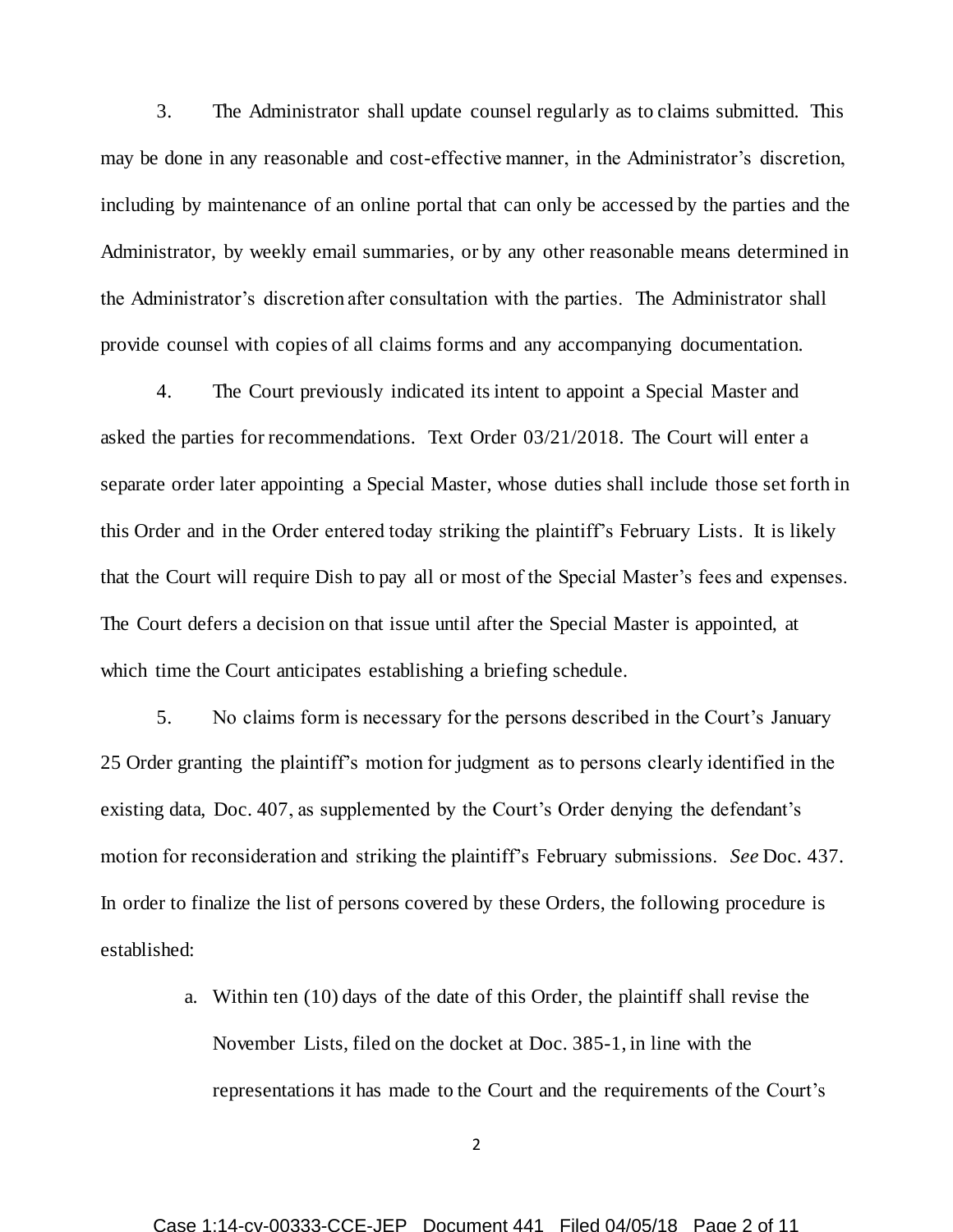orders, and the plaintiff shall provide the proposed Final List to Dish. The plaintiff's proposed Final List shall specifically identify any inclusions or changes made to correct transposition errors in the November Lists that affect the phone numbers, number of phone calls, or names on the November Lists. *See* Doc. 437 at 5-7.

- b. Within five (5) days thereafter, Dish, in writing, shall advise the plaintiff of any additional transposition errors and any other points of disagreement.
- c. The parties shall meet and confer to confirm that the proposed Final List complies with the terms of the Court's orders and the representations made by the plaintiff to the Court and to attempt to resolve any transposition errors.
- d. If the parties fail to agree on a Final List, the parties shall, within ten (10) days of the appointment of the Special Master, deliver a Joint Submission to the Special Master identifying areas of agreement and disagreement and containing the positions of both parties. Each side shall submit a proposed Final List. In the Joint Submission, the plaintiff may request that the Special Master correct in the Final List any transposition errors made in the November Lists that affect the phone numbers, number of phone calls, or names on the November Lists. The only issues for decision by the Special Master will be 1) whether the plaintiff's proposed Final List has deleted those persons required to be deleted from the November Lists by the Court's orders and the plaintiff's representations and does not include changes that this Court has not authorized or agreed to in its orders; 2) whether the plaintiff has identified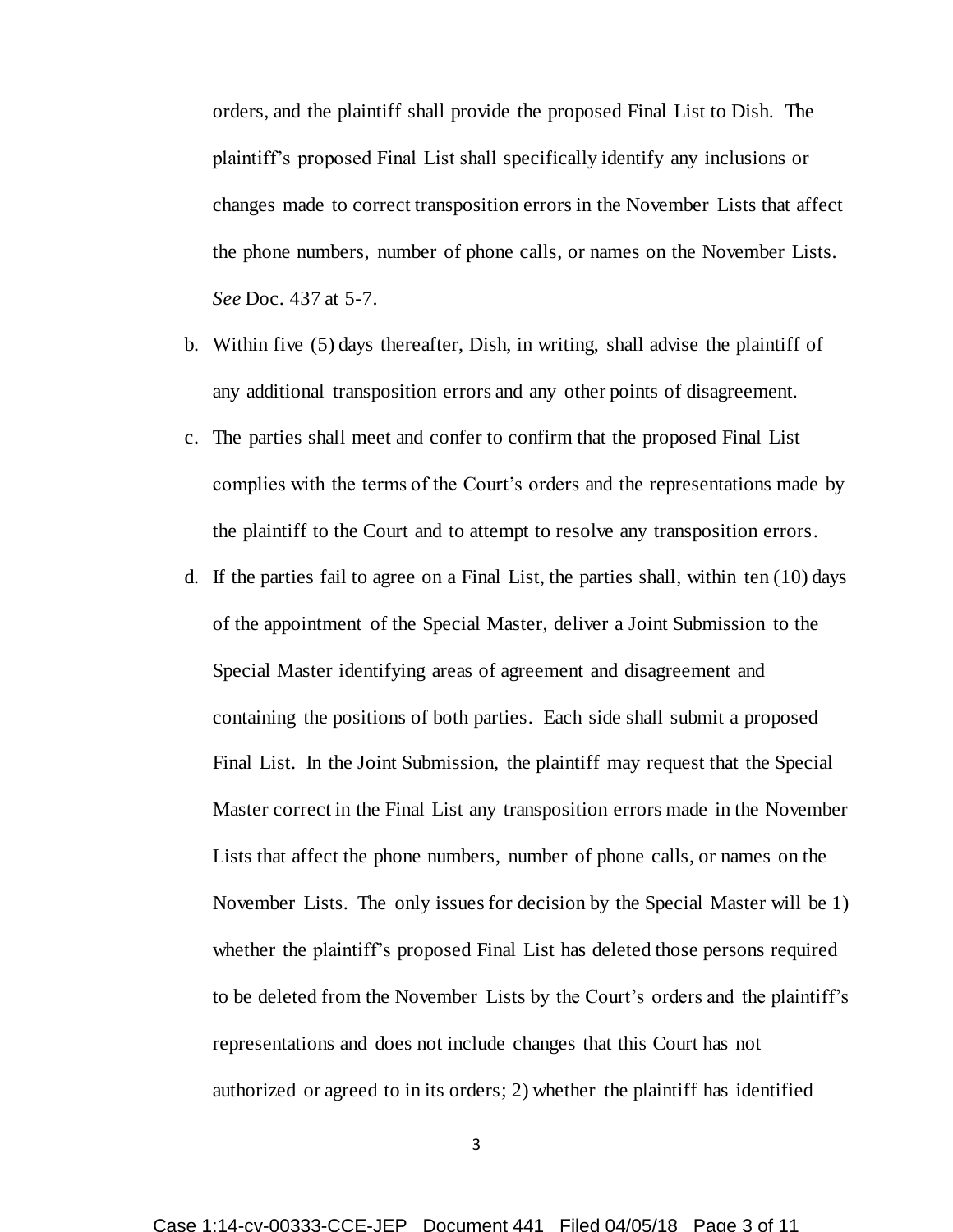transposition errors in the November Lists that should be corrected in the Final List; and 3) approval of the plaintiff's proposed Final List or preparation of a recommended Final List.

- i. If Dish objects to the plaintiff's proposed Final List but fails or refuses to submit its own proposed Final List, Dish's objections are waived and the Special Master shall issue an order adopting the plaintiff's proposed Final List.
- ii. Dish need not and shall not repeat arguments that this Court previously rejected and shall not seek to expand the disputed issues before the Special Master beyond that approved by this Order. The Special Master shall not consider any such effort by Dish and Dish is advised that any such effort may result in an award of attorneys' fees to the plaintiff and in other appropriate sanctions.
- iii. The Special Master is authorized to hold a telephone conference with the lawyers should he or she have questions, to require the parties to provide copies of any pleadings, briefs, declarations, orders, or other relevant material, and to require either party to submit its proposed Final List in an appropriate electronic and paper format or to reorganize its proposed Final List.
- iv. The Special Master is authorized to consult with the Court if questions arise about application of the Court's orders and about housekeeping matters as needed. To the extent the Court provides substantive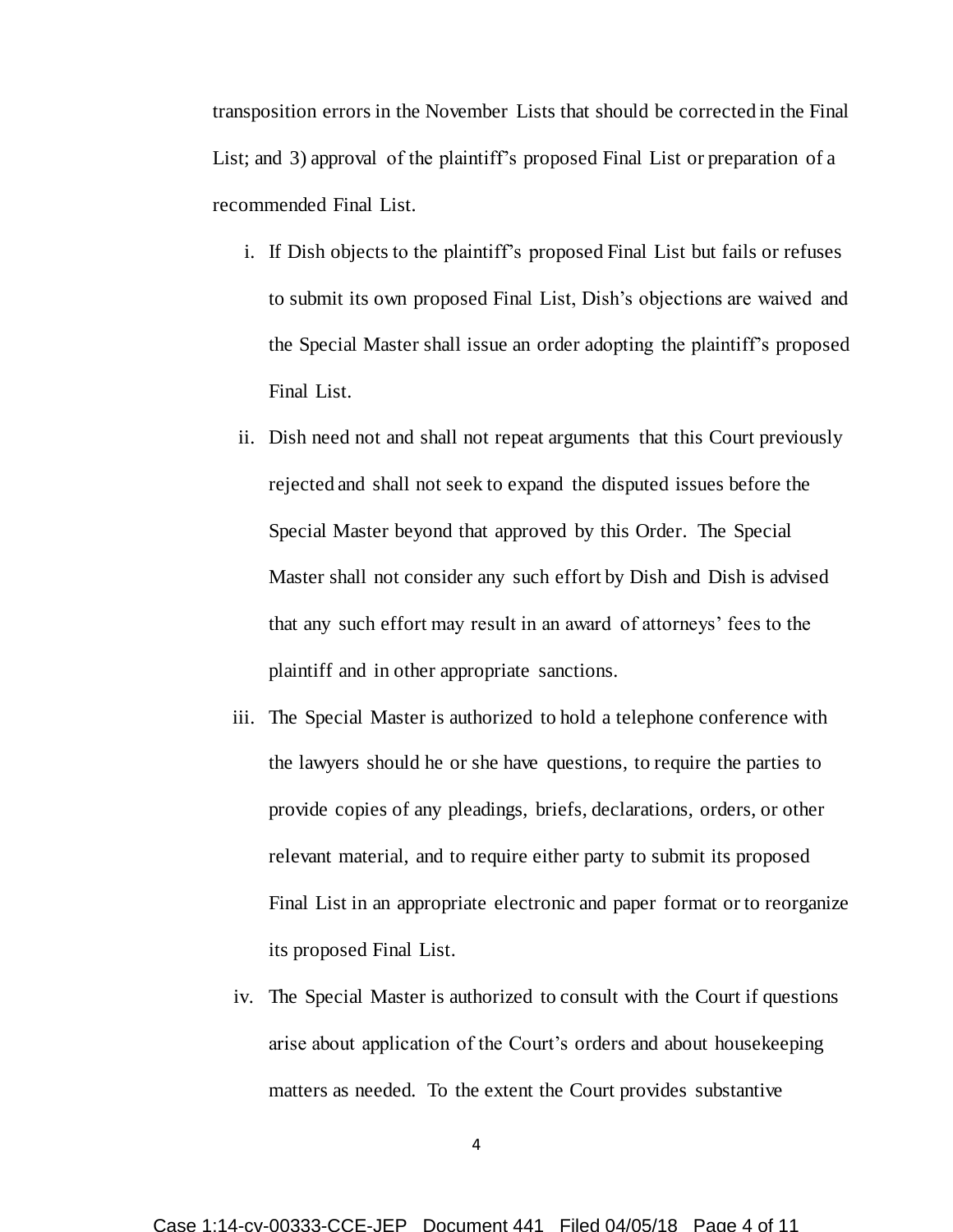direction, the Special Master will include that direction in his or her Recommendation.

- e. As set forth in Federal Rule of Civil Procedure 53(d), the Special Master shall issue and file a Recommendation resolving any dispute over the Final List within forty-five (45) days of submission.
	- i. Objections are due as set forth in Rule  $53(f)(2)$  and shall be accompanied by a proposed Final List; a party's failure to submit a list will result in the objections being stricken. Any brief in support is limited to 4000 words. If no objections are filed the plaintiff shall provide a proposed disbursement order.
	- ii. If objections are filed, the other party may respond within fourteen (14) days. The response brief is limited to 4000 words. Each party shall submit a proposed disbursement order consistent with its position. Failure to submit a proposed disbursement order will result in all objections being waived.
	- iii. No reply briefs are allowed.
	- iv. The Court may hold a hearing.
- f. Upon completion of its review, the Court will rule on any objections to the Special Master's report and will enter a disbursement order as to all Class Members on the approved Final List.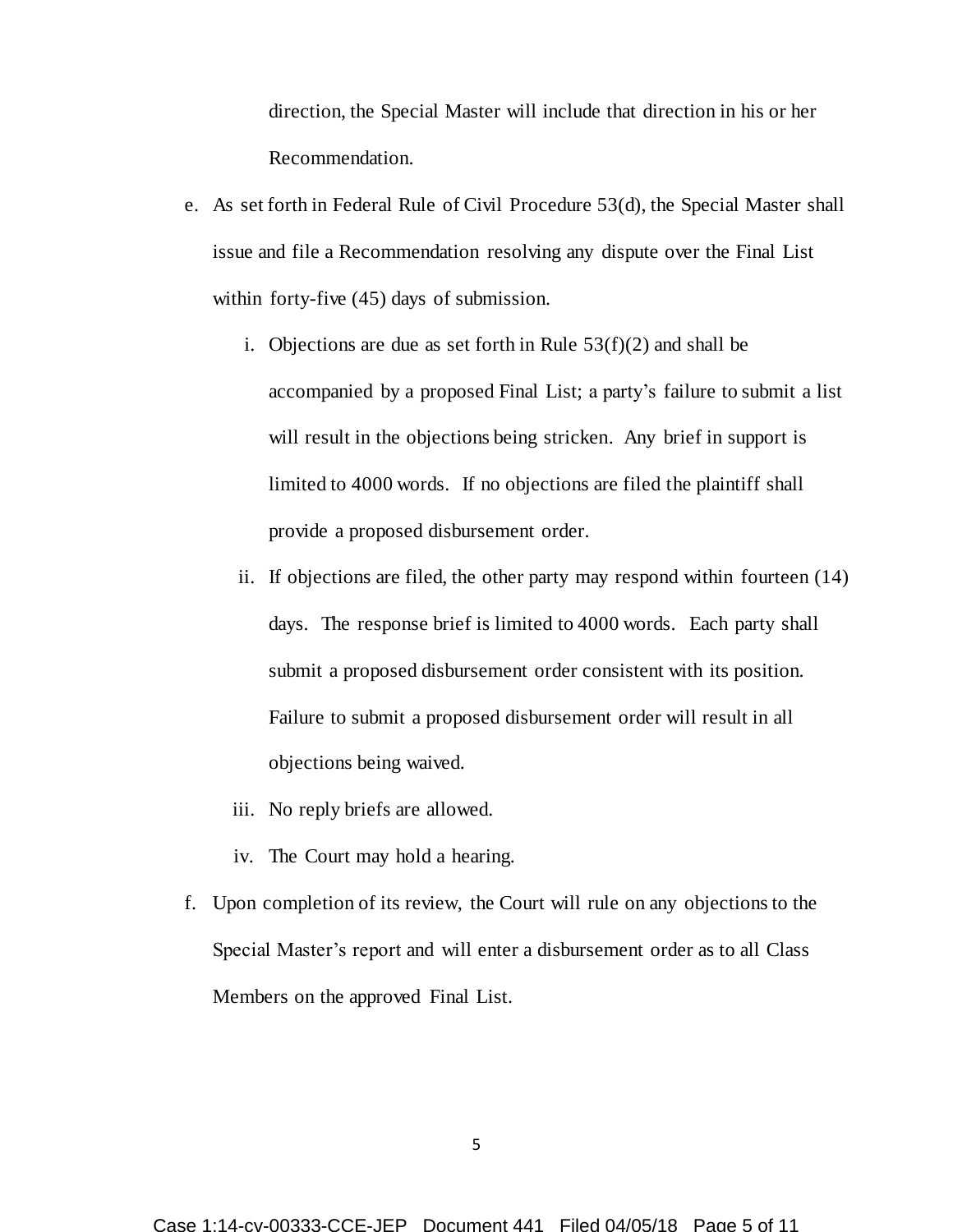g. If there is no dispute requiring resolution by the Special Master, the plaintiff shall file the Final List, with phone numbers sealed but names on the public record, along with a request for disbursement and a proposed order.

6. As to all persons and phone numbers not on the November Lists, or who are subsequently removed from the November Lists in the Final List, the following claims process will apply:

- a. The Administrator will review all claim forms and determine if they are complete. This review and determination will take place on a regular basis and will continue until the end of the claims period. The Administrator's determination of whether a claim is complete or incomplete shall be noted in the portal, if one is established, or otherwise communicated to counsel by email or other reasonable method.
- b. A "complete" claim form is one that has been submitted with all relevant information, including a signed claim form. Supporting information is helpful, but not required, particularly where the data regarding the claimant is reasonably consistent and the claimant has attested that he or she had the number in question during the class period.
- c. With leave of the Special Master when needed to decide between claimants or to assist in resolving conflicting evidence, class counsel or counsel for Dish may serve subpoenas on telephone carriers to obtain information regarding ownership of class telephone numbers during the class period. Any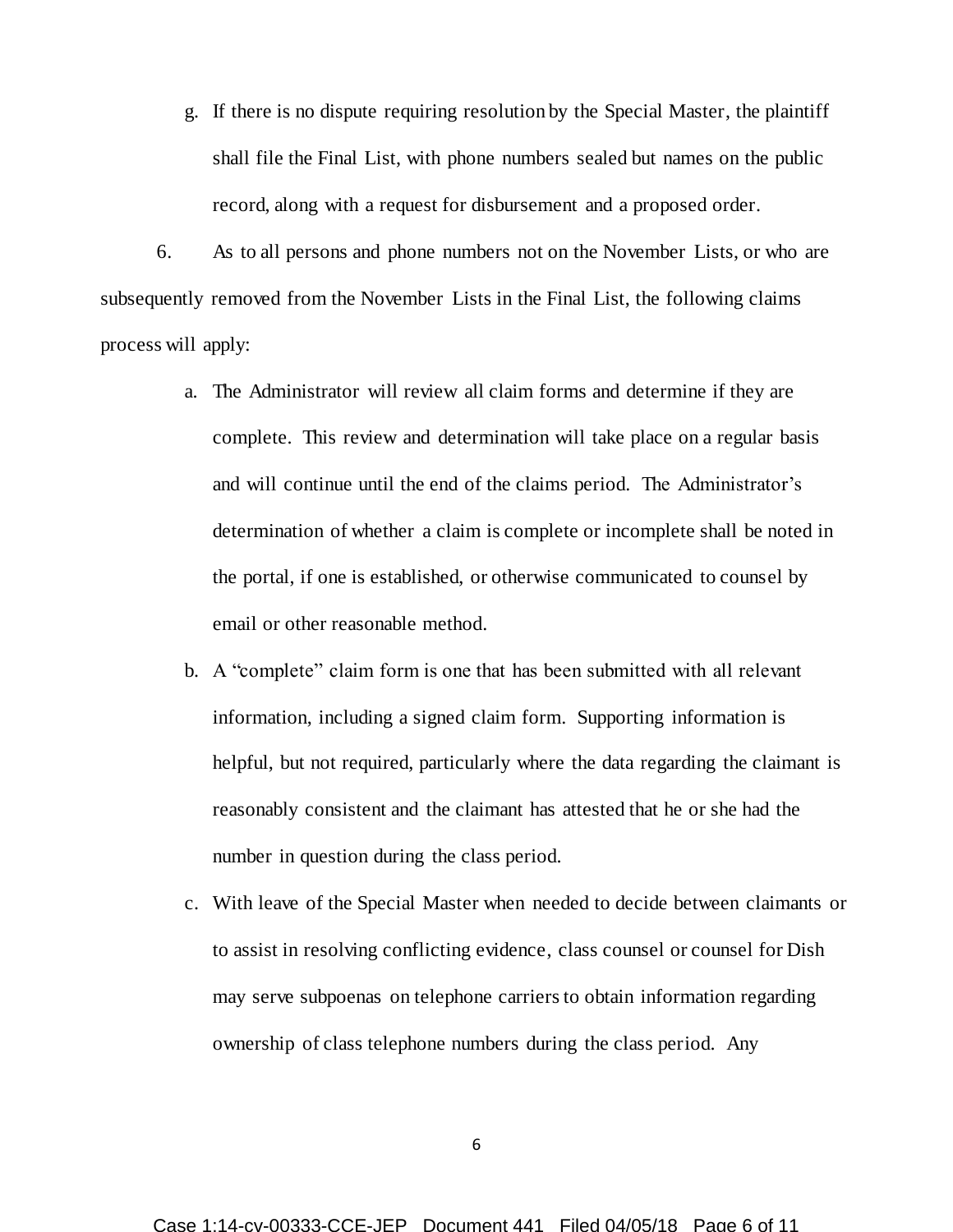information so obtained shall be shared with opposing counsel, the Administrator, and the Special Master.

- d. If the Administrator deems a claim form incomplete, the Administrator shall seek additional information from the claimant to give the claimant a full opportunity to establish class membership. The Administrator may seek such additional information even after the claims period has expired, but the absolute deadline for receipt of such additional information is August 1, 2018.
- e. Within thirty (30) days of receipt of a completed claim, the Administrator will decide whether a claim is valid or invalid.
	- i. A valid claim is one that the Administrator determines, using all available information, was submitted by the person who had the number during the class period or who resided in the household that had the number (or that person's representative).
	- ii. In making its determination, the Administrator may consider documentation provided by the consumer, any records from telephone companies, any evidence already in the record, whether there are other claimants to the same phone number, and, if the parties agree, any other information or data regarding the consumer's claim that he or she is a class member.
	- iii. If a claim is submitted after March 7, 2018, for a phone number included in the Final List established pursuant to Paragraph 5, the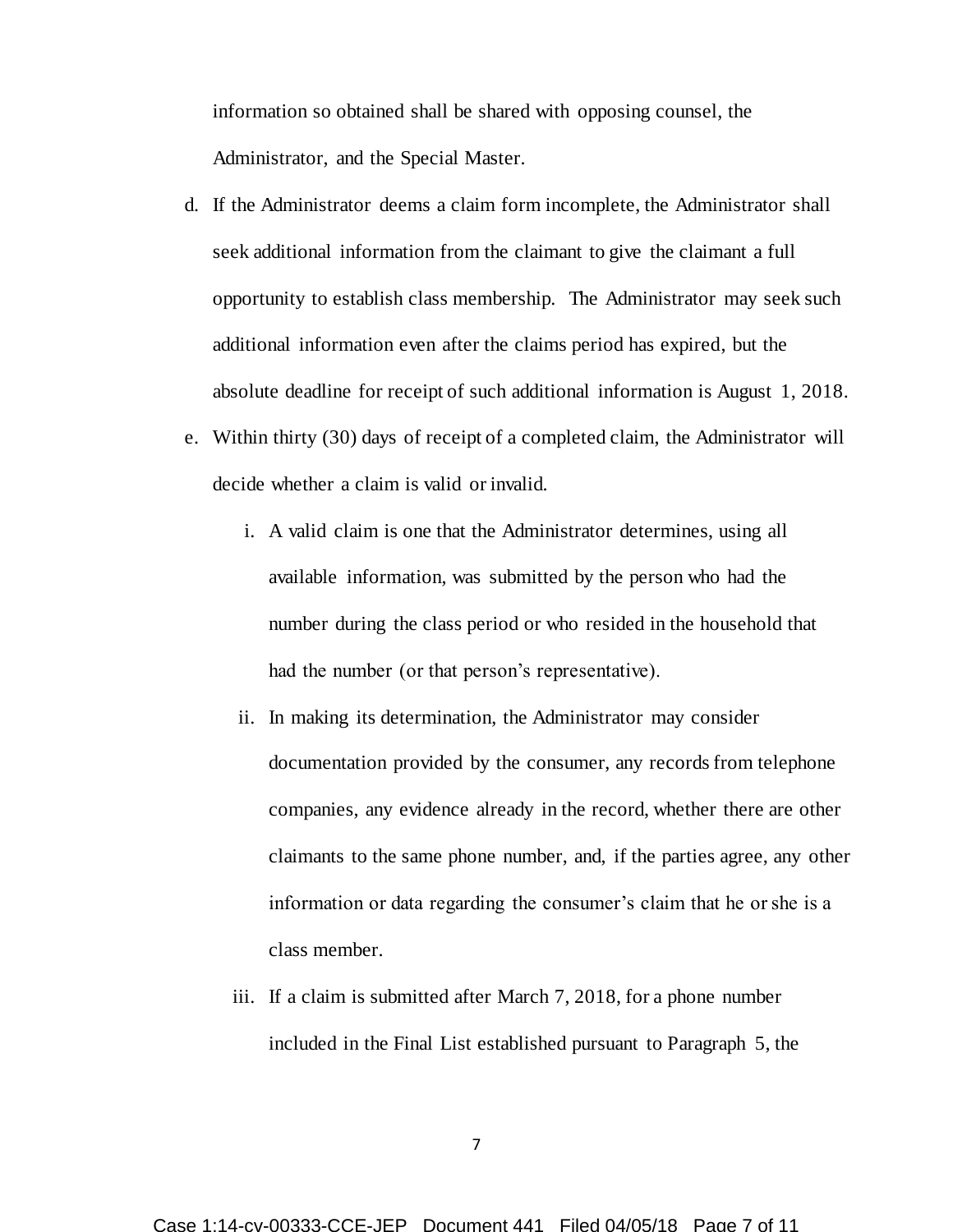Claims Administrator shall deny the claim if it is inconsistent with the Final List, absent agreement of the parties otherwise.

- iv. The Administrator will note its determination in the portal, if one is established, or shall otherwise communicate that determination to counsel for Dish and class counsel. The Administrator also shall notify the claimant, but this notice is not required where the claimant has submitted a claim but has not provided a class telephone number.
- f. Any party dissatisfied with the Administrator's determination shall give notice of an intent to object to the other party within fourteen (14) days. If the Administrator finds the claim invalid and plaintiff's counsel does not intend to object, plaintiff's counsel shall give timely notice to the claimant, but this notice is not required where the claimant has submitted a claim but has not provided a class telephone number.
- g. If notice of intent to object is given, the parties shall meet and confer as to validity during the next seven (7) days. If they agree, they shall advise the Claims Administrator of the agreement.
- h. The affected claimant or counsel for either party may object to the Administrator's determination within thirty (30) days by emailing or writing the Administrator. The objection shall state the complete basis for the objection, which shall be specific to the individual claim and which shall not address any issue other than whether the claimant is the appropriate person to receive the damages award. Dish is prohibited from filing objections based on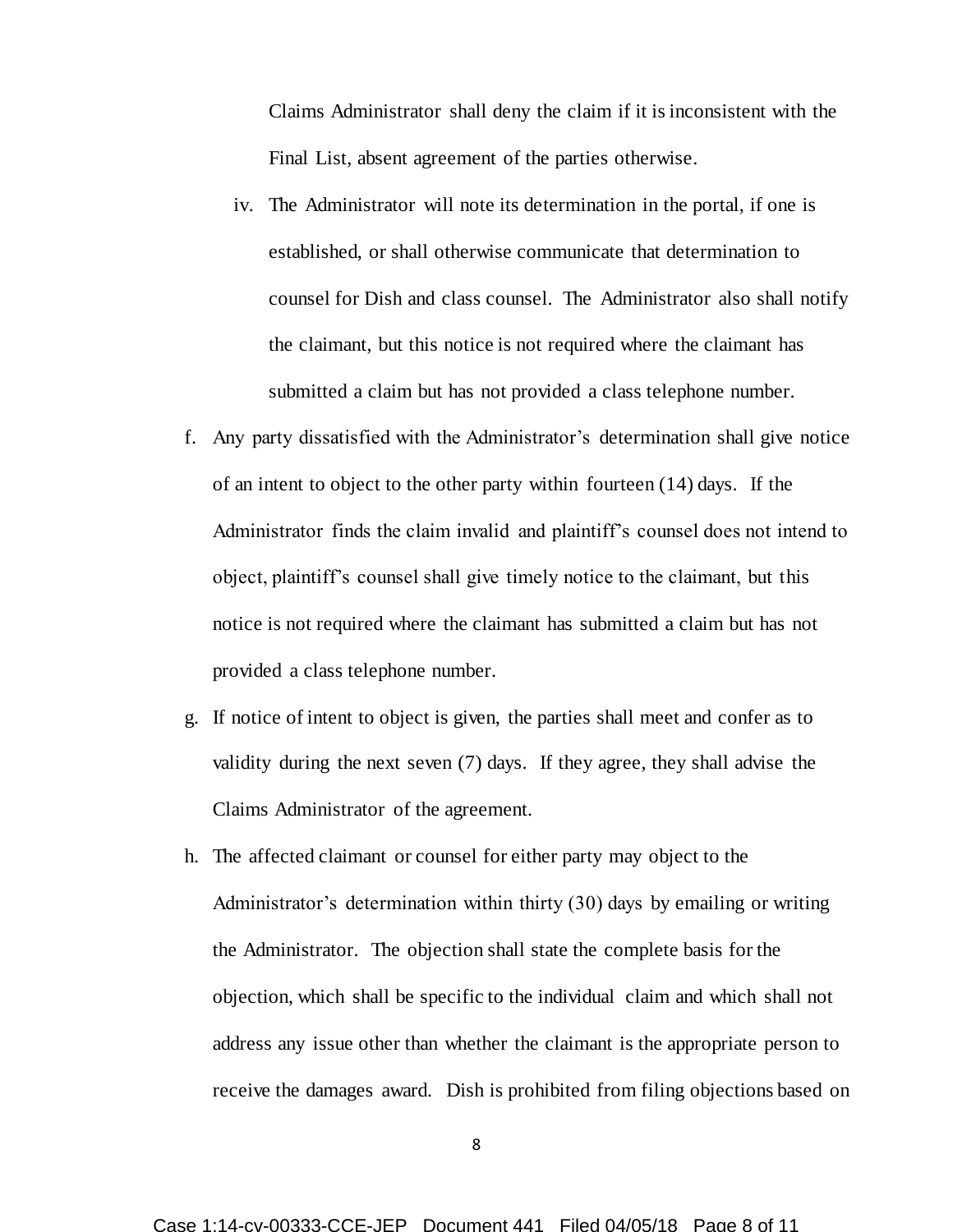arguments that this Court previously rejected or that go beyond the scope of the issues to be decided by this claims process. The objection may not be longer than two pages.

- i. If no objection is timely made and in the absence of an agreement by all parties otherwise, the Administrator's determination will become a final decision. The Administrator shall notify the Special Master of such final decisions so that the decision can be included in the Special Master's final report.
- j. Rulings on objections to the Administrator's validity determinations will be made by the Special Master under procedures the Special Master deems appropriate and efficient. The Special Master will make his or her decision on the basis of the documentation supplied to the Claims Administrator and, if he or she determines it is appropriate, any additional information submitted by the parties. Individual hearings are not authorized. The Special Master will make recommended findings as to each disputed claim.
- k. No later than October 31, 2018, the Special Master will issue a report with his or her recommended findings as to all claimants and file it on the public docket.
- l. Any party intending to object to any aspect of the Special Master's recommendations shall provide its proposed objections to opposing counsel within ten (10) days. The parties shall then meet and confer in an effort to narrow the issues for resolution by the Court. Objections not included in the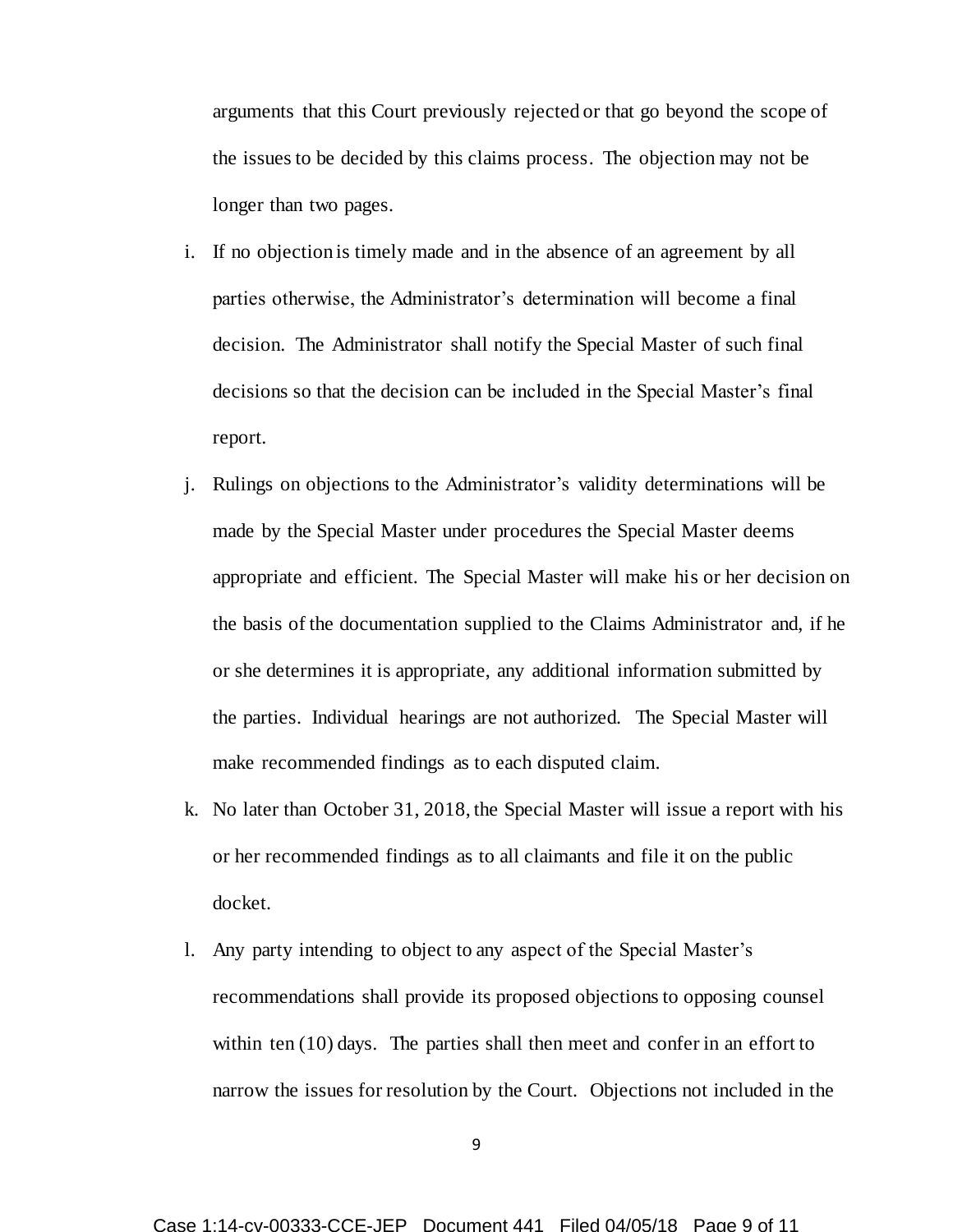proposed objections are waived. If neither party indicates an intent to object, the parties shall confer as to the form of a disbursement order and the plaintiff shall submit a proposed order to the Court upon expiration of the objection period.

- m. Objections to the Special Master's report must be filed with the Court within twenty-one (21) days of the filing of the Special Master's report. If objections are filed, the other party may respond within fourteen (14) days. Each party shall submit a proposed disbursement order consistent with its position. Failure to submit a proposed disbursement order will result in all objections being waived. No reply briefs are allowed. Word limits applicable to summary judgment briefing apply.
- n. The Court may hold a hearing. Upon due consideration, the Court will rule on any objections to the Special Master's report.
- o. Upon completion of its review, the Court will enter a disbursement order as to all claimants whose claims are approved.
- 7. To the extent a report by the Special Master contains class member phone numbers or personal information other than names, the Special Master shall file a redacted report on the public docket and shall file the unredacted report under seal.
- 8. Within twenty-one (21) days of entry of the final disbursement order, the parties shall exchange proposed orders directed towards disposition of any undisbursed funds. They shall then meet and confer within fourteen (14) days. If the parties agree, they